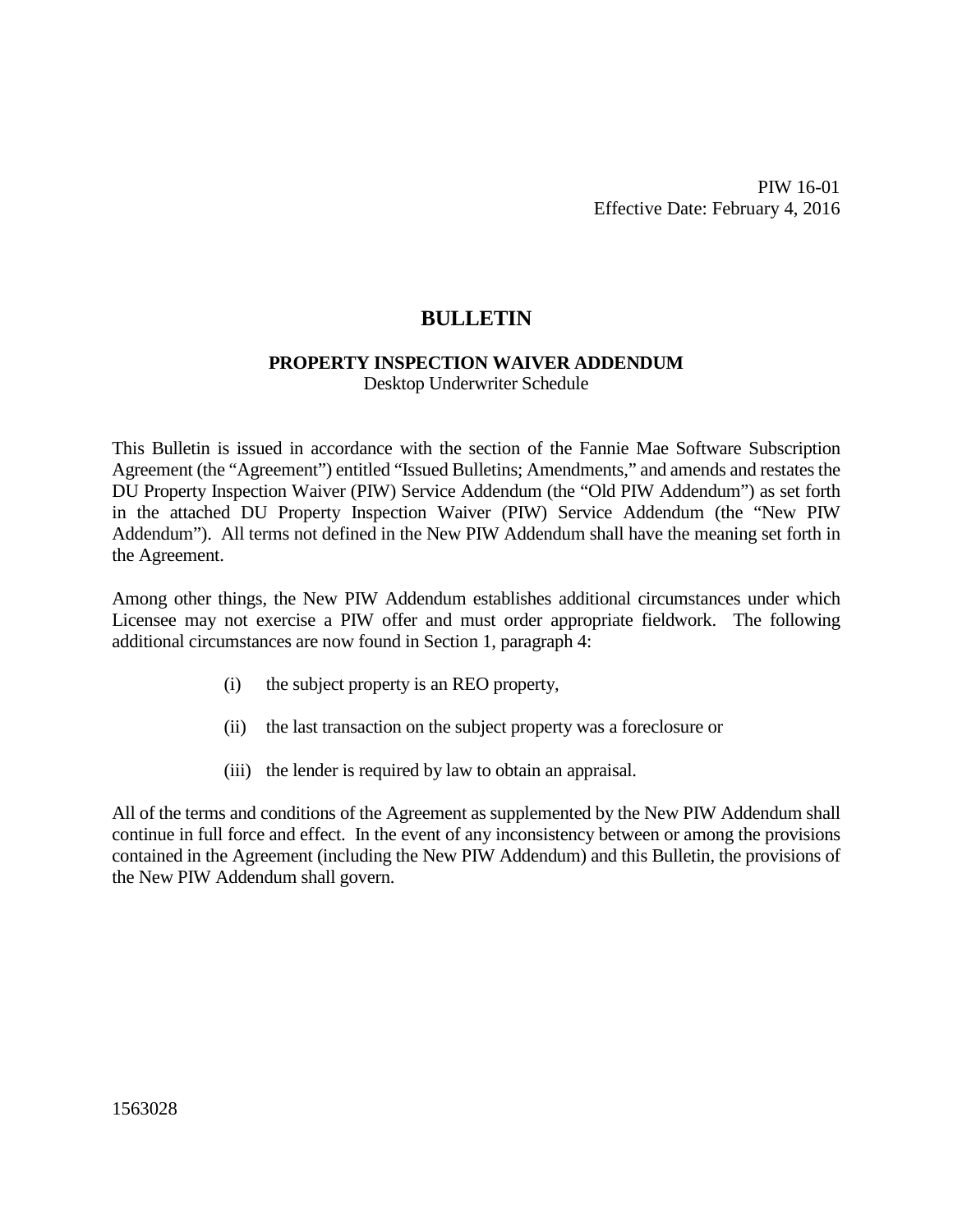### **DU Property Inspection Waiver (PIW) Service Addendum Desktop Underwriter Schedule**

### **PART I: LICENSED APPLICATION/ADDITIONAL TERMS**

The parties acknowledge and agree that the Licensed Application, as licensed under this Addendum, includes the Desktop Underwriter® Property Inspection Waiver Service (the "PIW Service"), which allows Licensee to affirmatively elect to waive the Fannie Mae fieldwork requirement if such waiver is permitted by the Licensed Application for the Loan Casefile in question and an appraisal has not been obtained. In addition to (and not in limitation of) the terms and conditions set forth in the Desktop Underwriter Schedule (the "DU Schedule") to the Fannie Mae Software Subscription Agreement (the "Agreement"), the following terms and conditions shall apply with respect to Licensee's use of the PIW Service:

- 1. Waiver. In addition to the waiver terms and conditions referred to in the section of the DU Schedule entitled "Limited Waiver of Representation and Warranties," the following terms and conditions shall apply for each eligible mortgage loan processed via the Licensed Application and delivered to Fannie Mae, if Licensee exercises the Property Inspection Waiver offer ("PIW Offer") to not perform the fieldwork otherwise recommended by Desktop Underwriter (DU®):
	- a. The lender that delivers the mortgage loan to Fannie Mae (the "Delivering Lender") is not required to make any representation or warranty as to property value, marketability, or condition with respect to any such mortgage loan;
	- b. Notwithstanding the above, the Delivering Lender represents and warrants that all of the information and data submitted to the Licensed Application are complete and accurate;
	- c. Licensee may only exercise a Property Inspection Waiver offer and be relieved of the requirement to make representations and warranties with respect to property value, marketability and condition if the final submission of the loan to DU resulted in a PIW Offer;
	- d. Licensee may only exercise a Property Inspection Waiver offer and be relieved of the requirement to make representations and warranties with respect to property value, marketability and condition if an appraisal is not obtained for the transaction;
	- e. In order to exercise a Property Inspection Waiver offer, the Delivering Lender must enter the Loan Casefile ID and Special Feature Code 801, and pay Fannie Mae the Property Inspection Waiver fee;
	- f. The mortgage loan must meet the standard documentation requirements, as specified in the Fannie Mae Selling Guide (as it may be amended);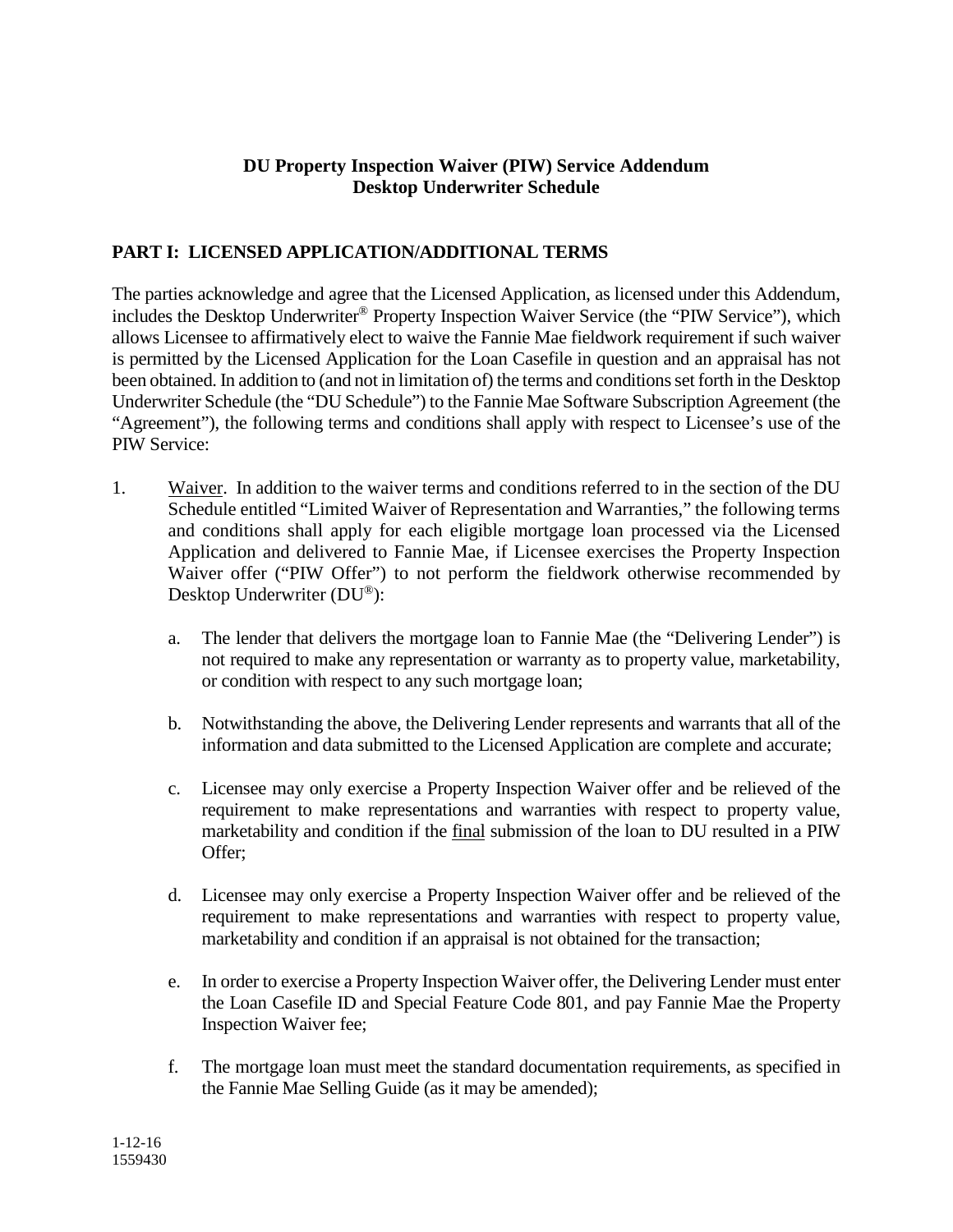- g. The Property Inspection Waiver offer may not be more than four months old on the date of the note and the mortgage;
- h. Licensee may not exercise a Property Inspection Waiver offer and must order appropriate fieldwork if (i) the subject property is an REO property, (ii) the last transaction on the subject property was a foreclosure, (iii) the lender is required by law to obtain an appraisal or (iv) Licensee has reason to believe that fieldwork is warranted based on: (x) additional information Licensee has about the property, (y) subsequent events such as a hurricane or (z) additional information that DU provides to Licensee in a message accompanying the PIW Offer**;** and
- i. Licensee may not adversely select against Fannie Mae in determining which Property Inspection Waiver offers to accept. Fannie Mae may monitor Licensee's exercise of the Property Inspection Waiver offers and delivery of loans to Fannie Mae, and may terminate Licensee's use of the PIW Service or take other appropriate measures in the event Fannie Mae determines that the risk profile of loans on which Licensee exercises a PIW Offer differs from the risk profile of the loans on which Licensee does not exercise a PIW Offer.
- 2. Unauthorized Representations. Without limiting the generality of the prohibitions contained in the section of the Agreement entitled "Unauthorized Representations," such section prohibits Licensee from making any representations to any third parties, including but not limited to the applicable borrowers, that Fannie Mae has performed any kind of a property review, appraisal, or valuation of the property that is the subject property of the PIW Service.
- 3. Disclaimer of Warranty. In addition to the warranties specifically disclaimed by Fannie Mae in the section of the Agreement entitled "Warranty," Fannie Mae also specifically does not warrant that the property sales price (or the estimated value used to process the loan for a refinance transaction) accepted by the Licensed Application as the value for the transaction represents the actual value of the subject property.
- 4. Compliance With Law. Laws and regulations regarding the use of appraisals and automated valuation models may vary, based for example on the type of transaction (purchase vs. refinance), the location of the property, and Licensee's licensing within that jurisdiction. As stated in the Agreement and the DU Schedule, Licensee is responsible for compliance with all federal, state and local laws, rules and regulations applicable to its use of the PIW Service.
- 5. Mortgage Loan Sales. A mortgage loan on which the Property Inspection Waiver has been offered to Licensee could be sold to Fannie Mae by a Delivering Lender that is not the Licensee. Such Delivering Lender may exercise the Property Inspection Waiver, provided that (i) the Delivering Lender and the mortgage loan satisfy the applicable requirements specified in this Addendum and (ii) the Delivering Lender, if not a Licensee at loan delivery, becomes licensed to use Desktop Underwriter and the DU Property Inspection Waiver Service upon request by Fannie Mae. Accordingly, any time such loan is sold to another lender, the transferor lender must apprise the transferee lender of the content of the Addendum and